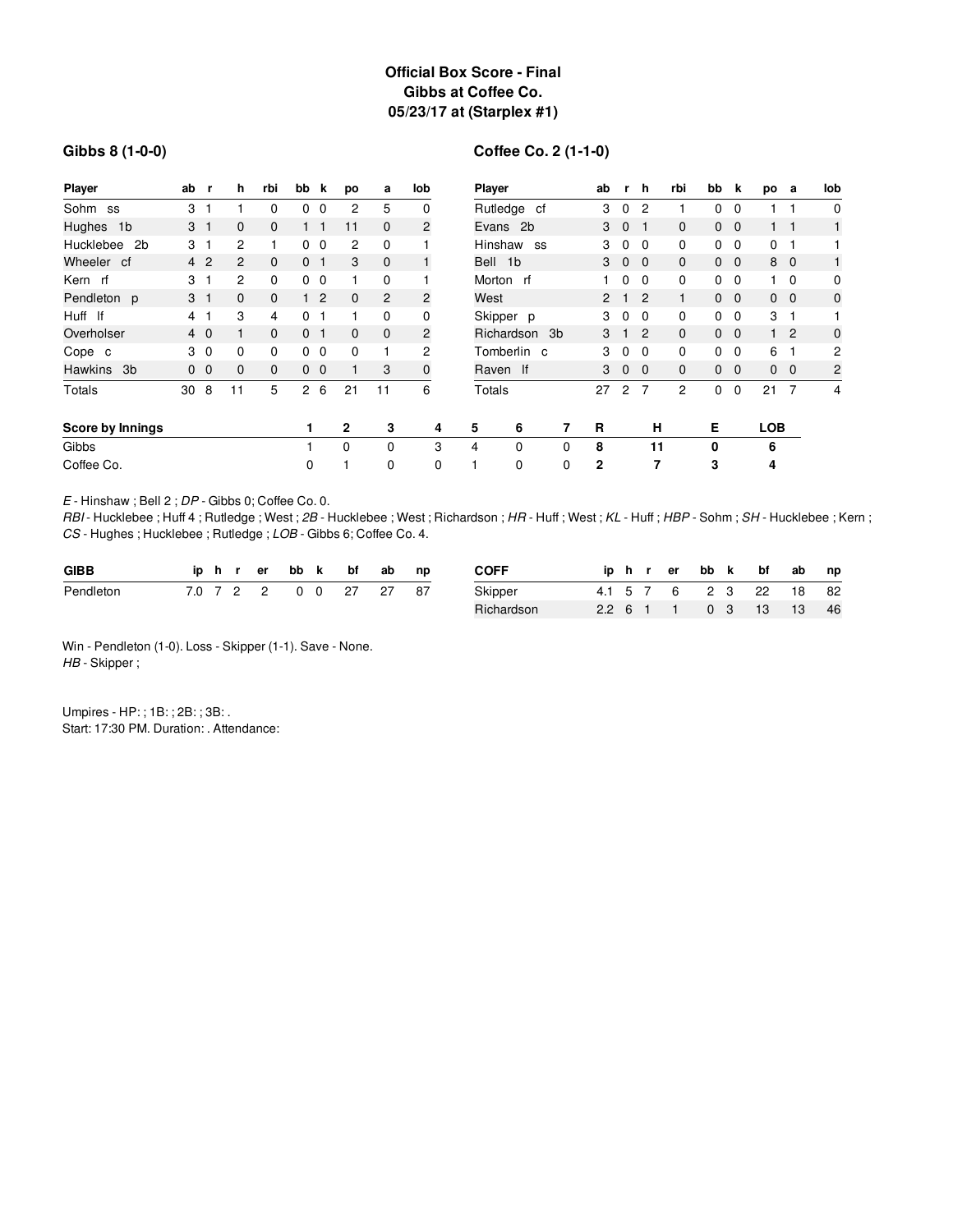## **S c o rin g In nin g s - Fin al Gibbs at Coffee Co. 05/23/17 at (Starplex #1 )**

| Score by Innings |  | 1 2 3 4 5 6 7 R |  |       |                   | <b>H</b> | - E I | LOB |
|------------------|--|-----------------|--|-------|-------------------|----------|-------|-----|
| Gibbs            |  | 1 0 0 3 4 0     |  | $0$ 8 |                   |          |       |     |
| Coffee Co.       |  |                 |  |       | 0 1 0 0 1 0 0 2 7 |          |       |     |

Gibbs starters: Coffee Co. starters: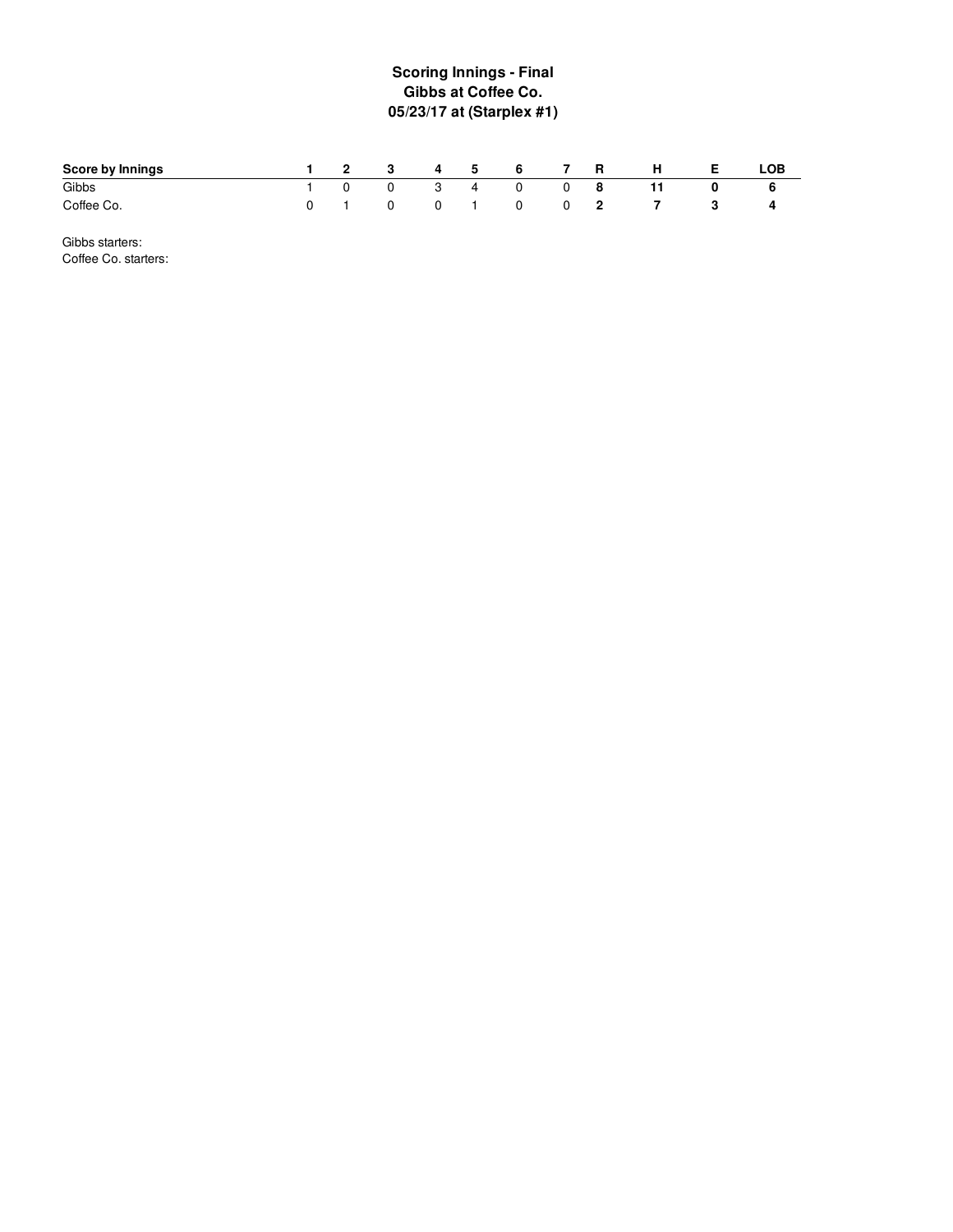### **Play By Play (Full) - Final Gibbs at Coffee Co. 05/23/17 at (Starplex #1)**

| Score by Innings |  |  | 1 2 3 4 5 6 7 R |  | H | - E - | LOB |
|------------------|--|--|-----------------|--|---|-------|-----|
| Gibbs            |  |  | 1 0 0 3 4 0 0 8 |  |   |       |     |
| Coffee Co.       |  |  | 0 1 0 0 1 0 0 2 |  |   |       |     |

Gibbs starters: Coffee Co. starters:

GIBB 1st - Sohm, #3 hit by pitch [Skipper, #15]; Hughes, #11 grounded out to 1B, (ground ball) [V Bell] L Sohm advanced to 2nd; Sohm, #3 advanced to 3rd on last play; Wheeler, #00 flied out to 2B, (fly ball) [A Evans]; Kern, #33 grounded out to 3B, (ground ball) [H Richardson, V Bell]; R, H, E, LOB.

COFF 1st - Rutledge, #19 singled to SS, (ground ball) [L Sohm]; Rutledge, #19 caught stealing 2nd [S Cope, L Sohm]; Evans, #30 singled to SS, (ground ball) [L Sohm]; Hinshaw, #5 flied out to CF, (fly ball) [O Wheeler]; Bell, #23 flied out to 2B, (fly ball) [S Hucklebee]; R, H, E, LOB.

GIBB 2nd - Pendleton, #5 grounded out to SS, (ground ball) [H Hinshaw, V Bell]; Huff, #1 struck out looking [Skipper, #15]; Overholser, #17 flied out to 1B, (popup) [V Bell]; R, H, E, LOB.

COFF 2nd - **West, #14 homered to CF, (fly ball) [];** Skipper, #15 grounded out to SS, (ground ball) [L Sohm, M Hughes]; Richardson, #11 flied out to CF, (fly ball) [O Wheeler]; Tomberlin, #20 flied out in foul territory, (popup) [S Hucklebee]; R, H, E, LOB.

GIBB 3rd - Cope, #28 flied out to RF, (fly ball) [A Morton]; Sohm, #3 singled to SS, (ground ball) [H Hinshaw]; Sohm, #3 stole 2nd; Hughes, #11 struck out swinging [Skipper, #15]; Hucklebee, #26 lined out to P, (line drive) [K Skipper]; R, H, E, LOB.

COFF 3rd - Raven, #6 grounded out to 3B, (ground ball) [A Hawkins, M Hughes]; Rutledge, #19 grounded out to SS, (ground ball) [L Sohm, M Hughes]; Evans, #30 grounded out to 3B, (ground ball) [A Hawkins, M Hughes]; R, H, E, LOB.

GIBB 4th - Wheeler, #00 singled to LF, (ground ball) [R Raven]; Kern, #33 sacrificed [H Richardson] O Wheeler advanced to 2nd; Pendleton, #5 walked [Skipper, #15]; Huff, #1 homered to LF, (fly ball) [] O Wheeler scored, R Pendleton scored; Overholser, #17 struck out swinging [Skipper, #15]; Cope, #28 flied out to 1B, (popup) [V Bell]; R, H, E, LOB.

COFF 4th - Hinshaw, #5 grounded out to SS, (ground ball) [L Sohm, M Hughes]; Bell, #23 lined out to LF, (line drive) [J Huff]; West, #14 doubled to LF, (line drive) [J Huff]; Lineup: DP/Flex swap of A Morton, #2 and S West, #14; Skipper, #15 grounded out to 3B, (ground ball) [A Hawkins, M Hughes]; R, H, E, LOB.

GIBB 5th - Sohm, #3 grounded out to P, (ground ball) [K Skipper, V Bell]; Hughes, #11 walked [Skipper, #15]; Hucklebee, #26 singled to CF, (hard ground ball) [K Rutledge] M Hughes advanced to 2nd; Hughes, #11 advanced to 3rd on throw; Hucklebee, #26 stole 2nd; **Hughes, #11 scored on steal of home; Hucklebee, #26 scored on steal of home;** Wheeler, #00 singled to LF, (hard ground ball) [R Raven]; Lineup: K Skipper, #15 to Extra Hitter; Lineup: H Richardson, #11 to Pitcher; Lineup: K Skipper, #15 in at Third Base; Kern, #33 singled to RF, (hard ground ball) [A Morton] O Wheeler advanced to 2nd; Wheeler, #00 advanced to 3rd on throw; Kern, #33 stole 2nd; **Wheeler, #00 scored on steal of home;** Pendleton, #5 struck out swinging [Richardson, #11]; Kern, #33 advanced to 3rd on error by SS [H Hinshaw]; **Huff, #1 singled to RF, (fly ball) [A Morton] K Kern scored;** Overholser, #17 singled to CF, (fly ball) [K Rutledge] J Huff advanced to 2nd; Cope, #28 grounded out to 2B, (ground ball) [A Evans, V Bell]; R, H, E, LOB.

COFF 5th - Richardson, #11 doubled to LF, (fly ball) [J Huff]; Tomberlin, #20 flied out to RF, (fly ball) [K Kern]; Richardson, #11 advanced to 3rd; Raven, #6 flied out to SS, (fly ball) [L Sohm]; Rutledge, #19 singled to 3B, (ground ball) [A Hawkins] H Richardson scored; Evans, #30 grounded out to P, (ground ball) [R Pendleton, M Hughes]; R, H, E, LOB.

GIBB 6th - Sohm, #3 grounded out to P, (ground ball) [H Richardson, V Bell]; Hughes, #11 reached on error by 1B [V Bell] to 1B, (ground ball) [V Bell, A Evans]; Hughes, #11 stole 2nd; Hughes, #11 caught stealing 3rd [K Rutledge, K Skipper]; Hucklebee, #26 doubled to CF, (fly ball) [K Rutledge]; Hucklebee, #26 caught stealing 3rd [L Tomberlin, K Skipper]; R, H, E, LOB.

COFF 6th - Hinshaw, #5 grounded out to SS, (ground ball) [L Sohm, M Hughes]; Bell, #23 lined out to 3B, (line drive) [A Hawkins]; Morton, #2 grounded out to 1B, (ground ball) [M Hughes]; R, H, E, LOB.